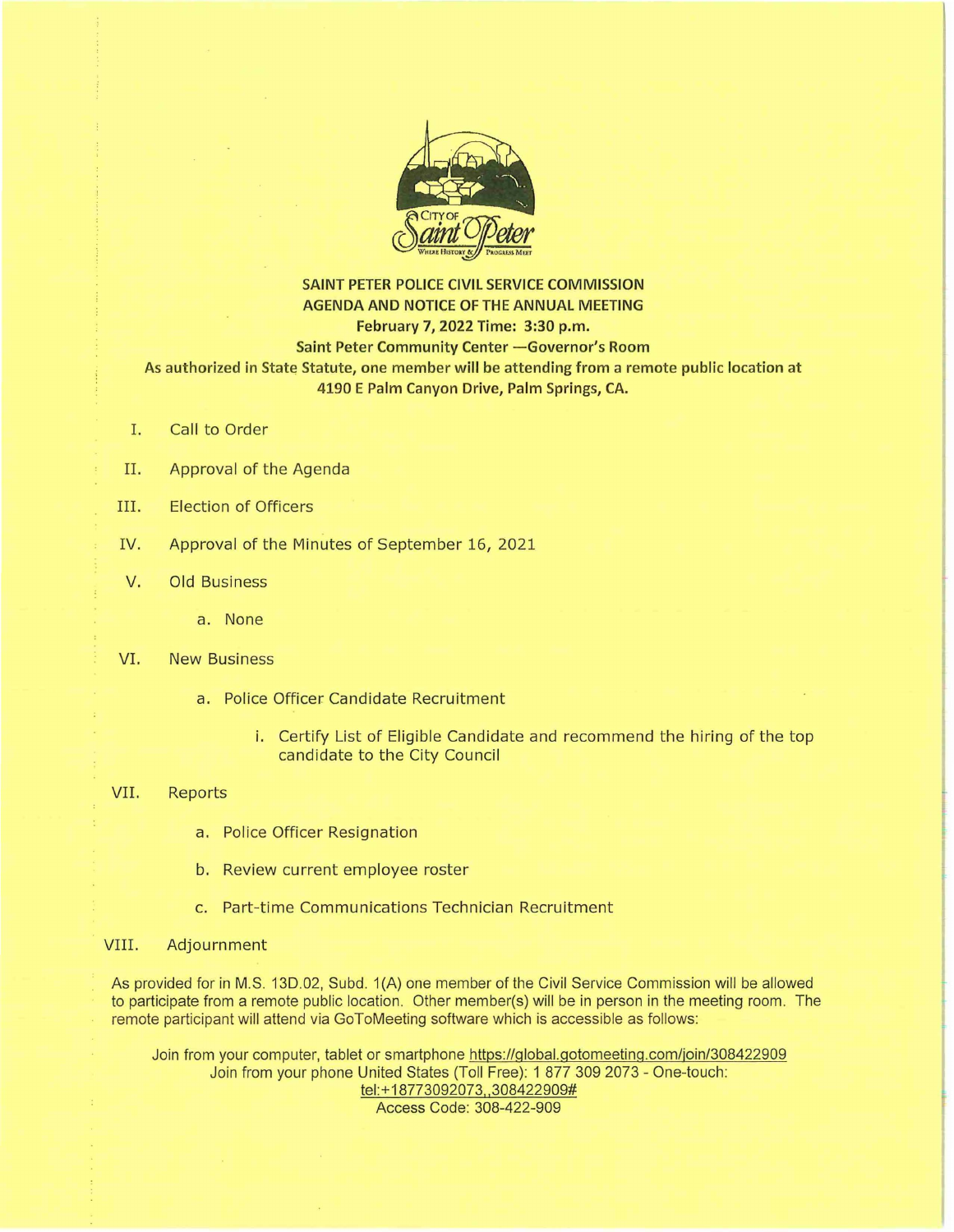# **SAINT PETER POLICE CIVIL SERVICE COMMISSION MINUTES OF THE SPECIAL MEETING September 16, 2021 7:30 AM SAINT PETER COMMUNITY CENTER, GOVENOR'S ROOM**

MEMBERS PRESENT: Dennis Blankensop, & Megan Ruble OTHERS PRESENT: Matthew Grochow, Chief of Police & Todd Prafke, City Administrator

CALL TO ORDER: Chief Grochow called the meeting to order at 07:54 AM.

APPROVAL OF THE AGENDA: Secretary Ruble made a motion to approve the agenda as presented. Member Blankensop seconded the motion. With all in favor, motion passed.

APPROVAL TO ACCEPT MINUTES: Secretary Ruble made a motion to approve the August 17th, 2021 minutes. Member Blankensop seconded the motion. With all in favor, motion passed.

CERTIFICATION OF PATROL OFFICE CANDIDATE: Chief Grochow presented information on the results of the Police Officer recruitment, recommending the certification of the top candidate. Member Blankensop made a motion to certify the top candidate, Secretary Ruble seconded the motion. With all in favor, motion passed.

APPROVAL OF PROVISIONAL HIRE: Member Blankensop made a motion to present a conditional offer of employment to Mr. Jason Squires contingent upon the successful conclusion of both the physiological and physical exams. Secretary Ruble seconded the motion. With all in favor, motion passed.

PATROL SERGEANT PROMOTION RECOMMENDATION: Chief Grochow described the selection process by the two internal candidates including an application and the oral interview board. Chief Grochow and interview board recommended the promotion of Officer Keith Ruffing to Patrol Sergeant. A motion was made by Secretary Ruble to recommend the promotion of Officer Ruffing. Member Blankensop seconded the motion. With all in favor, motion passed.

REOPENING PATROL OFFICER CANDIDATE RECRUITMENT/SCHOOL RESOURCE & RESERVE OFFICER UPDATE: Chief Grochow discussed the timeline of the reopened Patrol Officer process. City Administrator Prafke updated the Civil Service Commission on meetings with school officials regarding the clarification of roles of the School Resource Officer. Chief Grochow reported on the School Resource Officer assignment of Officer Ryan Eberhart and updated the Commission on the Police Reserve numbers and recruitment efforts.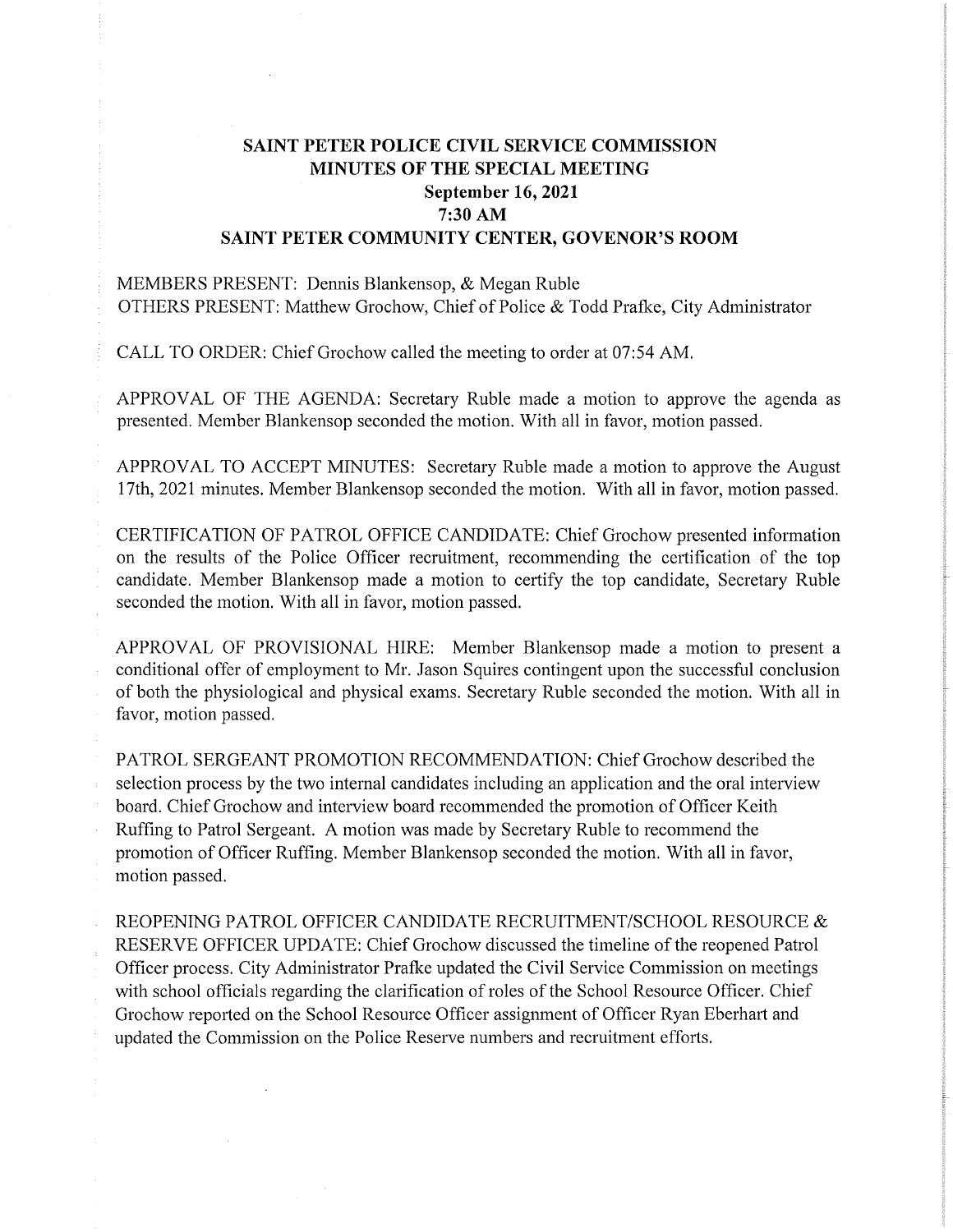ADJOURNMENT: There being no further business, Secretary Ruble made a motion to adjourn the meeting. Member Blankensop seconded the motion. With all in favor, the meeting was adjourned at 8:20 A.M.

Megan Ruble, Secretary Civil Service Commission

 $\sim$ 

ATTEST:

 $\frac{1}{2}$ 

Matthew Grochow Chief of Police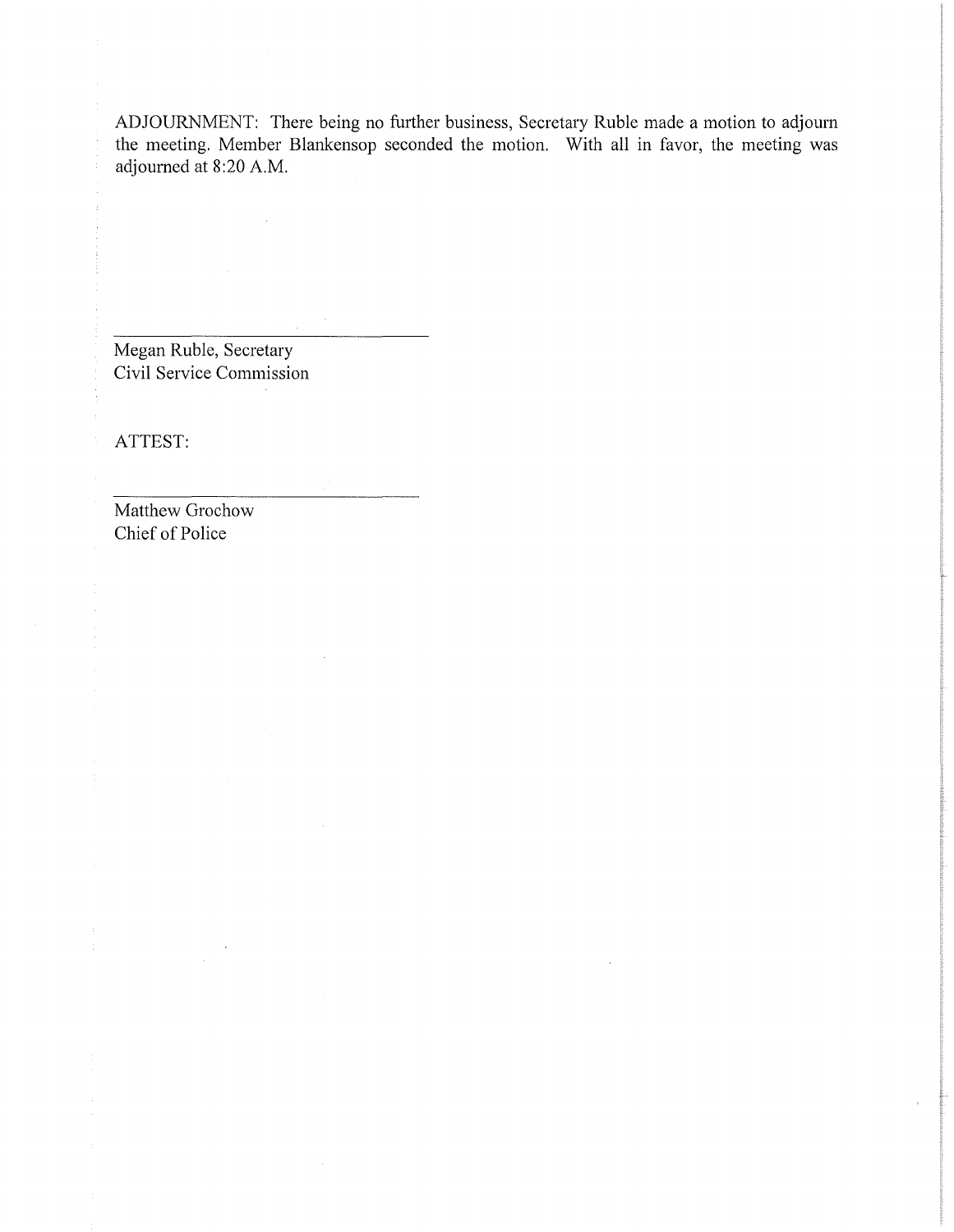

# Police **Department Memorandum**

**TO:** Civil Service Commission

**DATE:** 02/01/22

- **FROM:** Matt Grochow Chief of Police
- **RE:** Police Officer Hiring/Certification of Top **Candidate**

The Saint Peter Police Department recently completed a recruitment process that included scoring of an application and a subsequent oral interview. As a result, Travis Sandland was determined to be the top candidate and chosen to move forward with a background investigation which has been successfully concluded.

During the oral interview it was determined to go forward with the top candidate, and continue the Police Patrol Officer Position application process.

The Civil Service Commission will be provided additional information on this process at your meeting and may be asked to take action related to this recruitment process.

We ask that you certify Travis Sandland as the top candidate.

MG/mm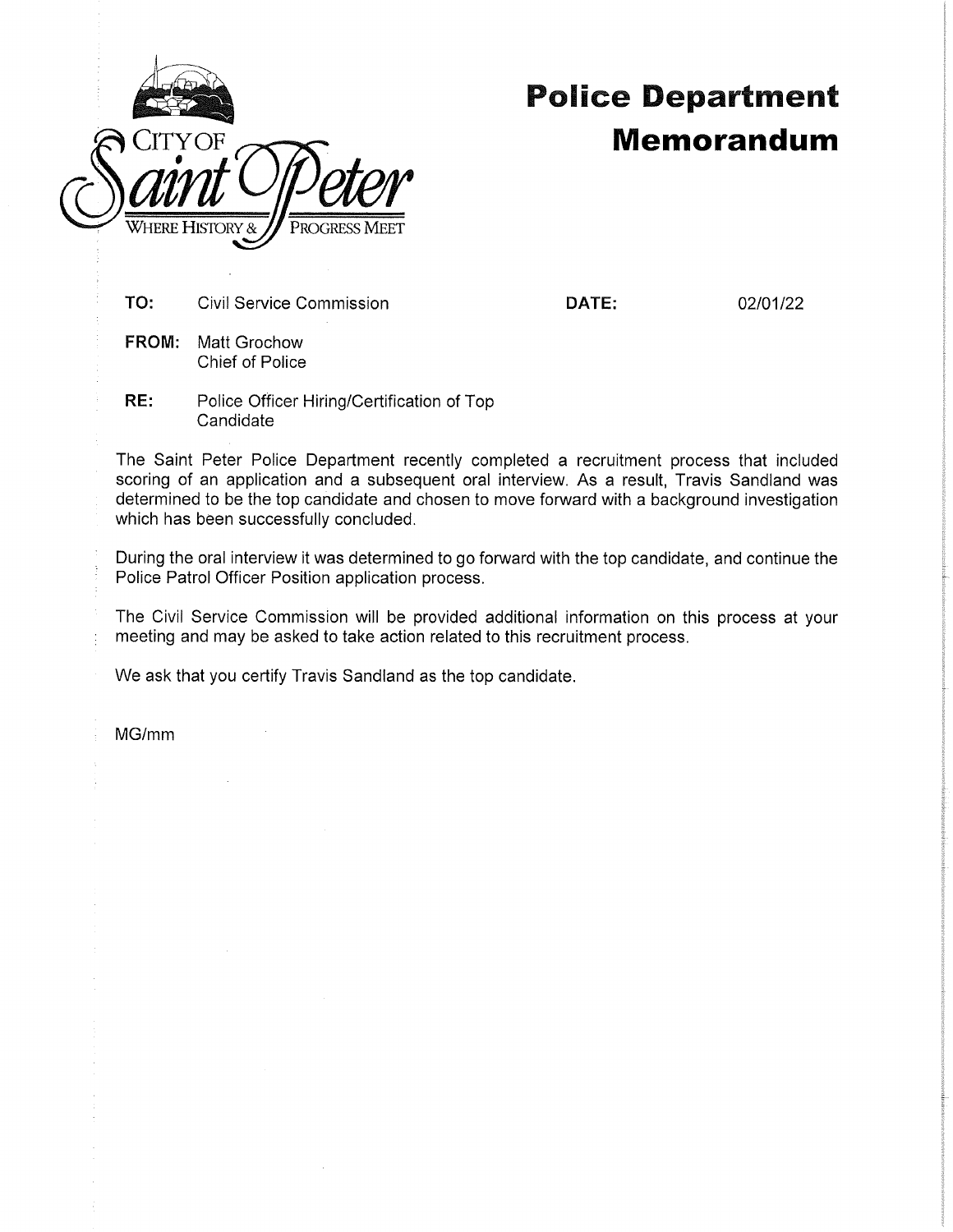

TO: Todd Prafke, City Administrator FROM: Saint Peter Police Civil Service Commission

DATE: February 7, 2022

SUBJECT: Patrol Officer Recruitment

The Saint Peter Police Civil Service Commission has completed the recruitment and selection process to fill the position of Police Patrol Officer for the City of Saint Peter. An application review and oral examination were used as testing instruments. The Saint Peter Civil Service Commission certifies the top candidate as follows:

# Travis Sandland

The Saint Peter Civil Service Commission recommends the appointment of Travis Sandland to the position of Police Patrol Officer for the City of Saint Peter contingent upon the results of entry level psychological and physical examinations.

Saint Peter Police Civil Service Commission

Matthew Grochow, Chief Saint Peter Police Department